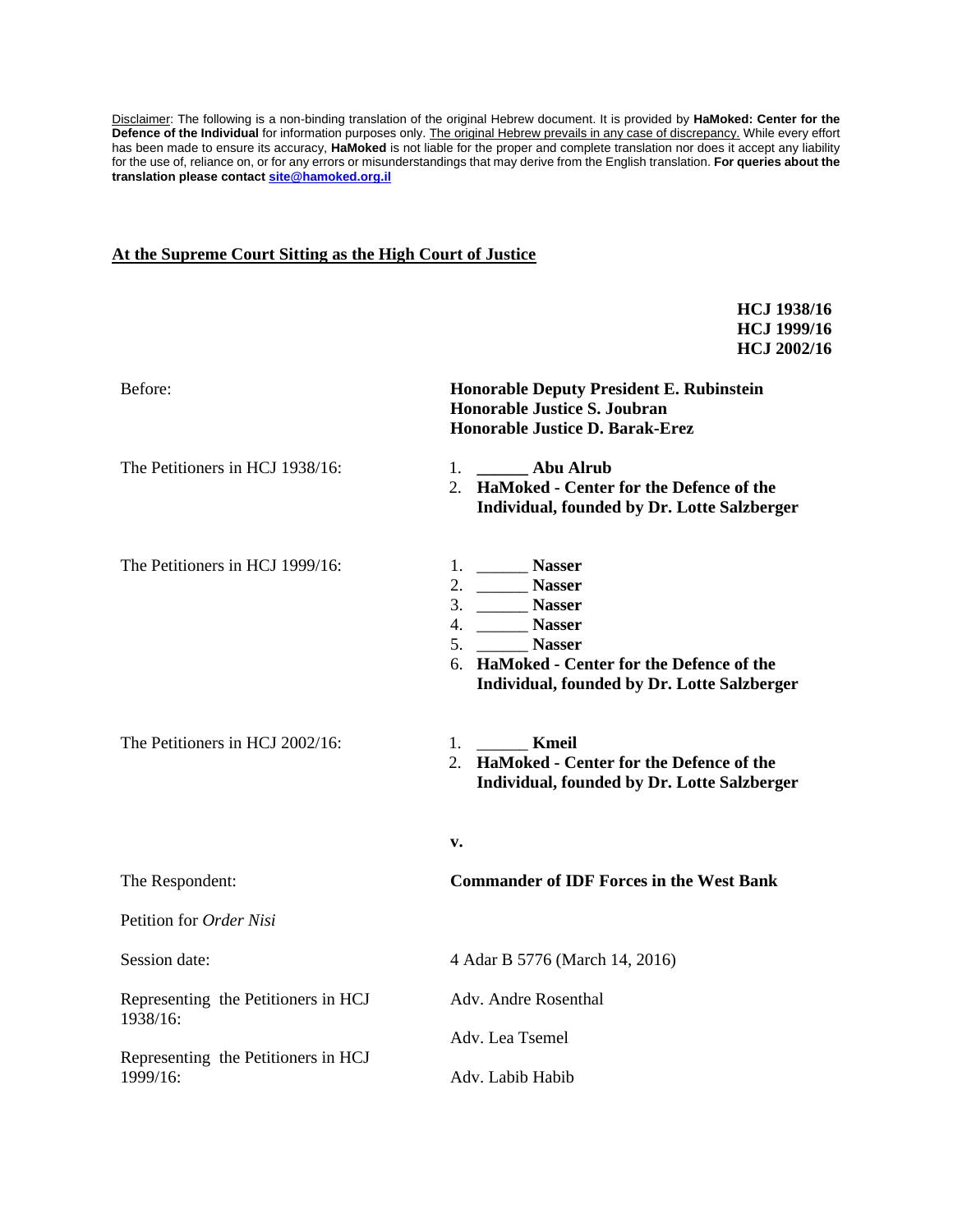Representing the Petitioners in HCJ 2002/16:

Representing the Respondent: Adv. Roi Shweiqa

# **Judgment**

### **Deputy President E. Rubinstein:**

1. Ahmad Najah Alrub (hereinafter: **Alrub**), Ahmad Najah Isma'il Nasser (hereinafter: **Nasser**) and Muhammad Ahmad Muhammad Kmeil (hereinafter: **Kmeil**); hereinafter collectively: the **three**) carried out on February 3, 2016, a murderous, preplanned and combined stabbing and shooting attack, near Damascus gate in Jerusalem, in which the three killed the late Hadar Cohen, a Border Policewoman, and injured two additional policemen, one of whom was injured critically while the other was injured lightly. Consequently, three forfeiture and demolition orders were issued (in HCJ 1999/16 – sealing) against the petitioners' apartments as specified below, by virtue of Regulation 119 of the Defence (Emergency Regulations, 1945 (hereinafter: **Regulation 119** or the **Regulation**); their objections were denied. Hence the petitions. It should already be noted that petitioners' arguments are mainly directed against the mere use of forfeiture and demolition orders by virtue of Regulation 119, in general, and under the circumstances of the case at bar in particular, and not against the basis of the evidentiary account against the three.

The petitions were filed on March 8, 2016; on that very same day interim injunctions were issued which prohibited the demolition of the buildings until decisions were given in the petitions (Justice **Danziger**); at the request of the state dated March 10, 2016, and in view of the fact that they all pertain to the same incident, it was decided to jointly discuss them; the hearing was held on March 14, 2016; on March 15, 2016, we requested the respondent to consider the possibility of using the measure of sealing or partial demolition *in lieu* of full demolition in HCJ 1938/16 and in HCJ 2002/16 as was done in HCJ 1899/16; on March 21, 2016, the respondent gave notice, together with an affidavit on his behalf, that the offer was unacceptable to him; hence, it is time to make a decision.

#### **The parties' arguments in writing and in the hearing**

- 2. **HCJ 1938/16**: this petition focuses on the home of the Alrub family in Qabatiya petitioner 1 is the father of Alrub – located in the Judea and Samaria Area; it is a one story house which consists of about 150 square meters and occupies nine inhabitants. On February 24, 2016, the respondent gave notice of his intention to forfeit and demolish the house in view of the attack in which Alrub took part. Petitioners' objection against said decision was denied as aforesaid, and on March 6, 2016, a forfeiture and demolition order was issued against the house by virtue of Regulation 119.The petitioners request that the order be revoked on the grounds that issuance of forfeiture and demolition orders was contrary to Israeli law and the laws of war applicable to the Area, in view of the fact that deterrence could not justify the infliction of harm on innocent people.
- 3. HCJ 1999/16: this petition focuses on the home of the Nasser family in Qabatiya the family members are petitioners 1-5; it is a two story house. On February 24, 2016, the respondent notified of his intention to forfeit and demolish the second floor of the house, which served as the residence of Nasser, in view of the attack in which he took part; Petitioners' objection against said decision was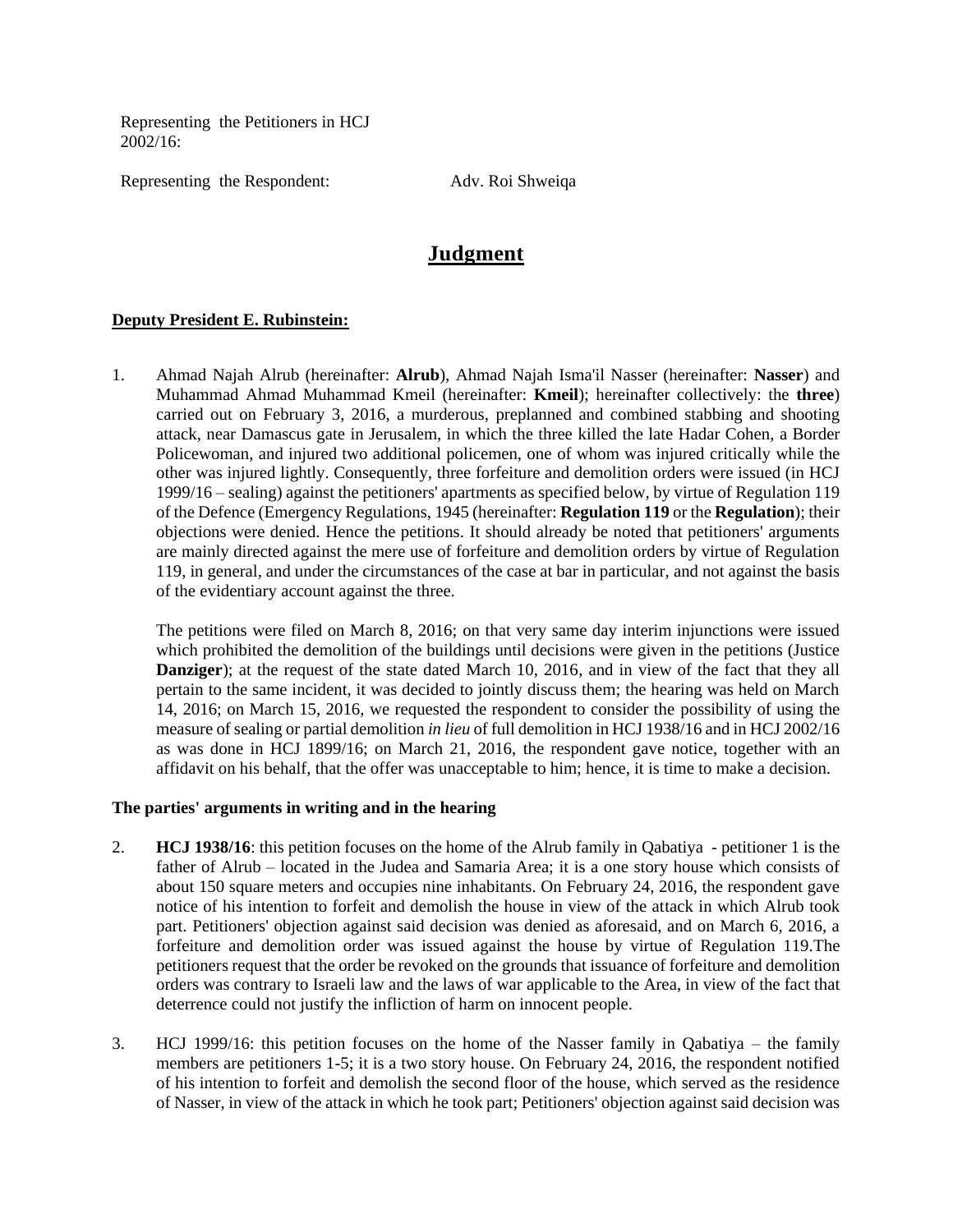denied and on March 6, 2016, a forfeiture and demolition order was issued accordingly. It was noted that the intention was to demolish the interior partitions of the second floor manually, and to fill the space of the apartment with barbed wire and foamed substance to prevent the use thereof; namely, this case does not concern full demolition but rather partial demolition and sealing. The petitioners request that the order be revoked for several reasons. **Firstly**, since, as a general rule, the mere use of Regulation 119 for forfeiture and demolition purposes runs contrary to Israeli law and the laws of war applicable to the Area, the order should be revoked based on this reason alone. **Secondly**, in view of the fact that the family home is located in Area A, it is alleged that as part of the arrangements which were established in 1995 in the interim agreement on the West Bank and the Gaza Strip ("Oslo B"), the state of Israel does not have security authority over these areas and therefore the respondent is not authorized to issue the above order. **Thirdly**, with respect to the circumstances of the attack – the petitioners do not dispute the fact that apparently the three had indeed carried out the attack, but since they were shot to death on scene, the respective role played by each one of them in the execution thereof is unclear. **Fourthly**, with respect to deterrence considerations – it was argued that it has not been proved that house demolition did in fact accomplish the sought deterrence and that the opinions which were submitted in that regard in previous petitions were privileged and therefore there was no way of knowing whether they have indeed substantiated the above; and specifically in the case at bar, it was argued that the immediate killing of the three on scene was sufficient to deter potential perpetrators, and that demolition, in addition thereto, was not required.

- 4. HCJ 2002/16: this petition focuses on the home of the Kmeil family in Qabatiya petitioner 1 is the father of Kmeil; it is a one story house which consists of about 180 square meters and occupies six inhabitants. On February 24, 2016, the respondent gave notice of his intention to forfeit and demolish the house in view of the attack in which Kmeil took part. Petitioners' objection was denied as aforesaid, and on March 6, 2016, a forfeiture and demolition order was issued by virtue of Regulation 119. In this petition the petitioners request that the order be revoked on grounds similar to those specified in HCJ 1938/16 and based on the argument of disproportionality.
- 5. In his response to the three petitions dated March 10, 2016, the respondent argues with respect to the general arguments concerning respondent's mere authority to use Regulation 119, that these arguments had been raised and rejected in a host of petitions, including many from recent times, and that no reason was given to re-visit the issue. To the crux of the matter it was argued that this case concerned a severe terror attack; and that the three had in their possession three assault rifles, two explosive charges, a utility knife and a pocket knife. Attached to the response was the statement of Bilal Abu Zeid, which indicates that the three told him of their intention to carry out an attack in Jerusalem (statement dated February 21, 2016, page 3, lines 52-57); also attached to the response was a statement of a Border Policeman who described how the three started to attack the policemen in the Damascus gate area after they were requested to present an identification card and how thereafter they opened fire at the policemen – in a manner which as aforesaid caused light injuries to one policeman and critical injuries to another – and caused the death of a policewoman, the late Hadar Cohen, who was stabbed to death (statement dated February 8, 2016). With respect to the general need to use Regulation 119 for the forfeiture and demolition of residential units it was argued that the escalating terror activities required the use of said severe measure, which according to different examinations conducted by the security agencies had a deterring effect against potential perpetrators; in the hearing, an opinion was submitted on behalf of the security agencies for the perusal of the justices of the panel, which allegedly supported the deterrence argument. It was further argued specifically with respect to Nasser that after the attack an agent of the Israel Security Agency (ISA) interrogated his brother who expressed support in his brother's doings and stated that it was a great privilege to be a "Shahid".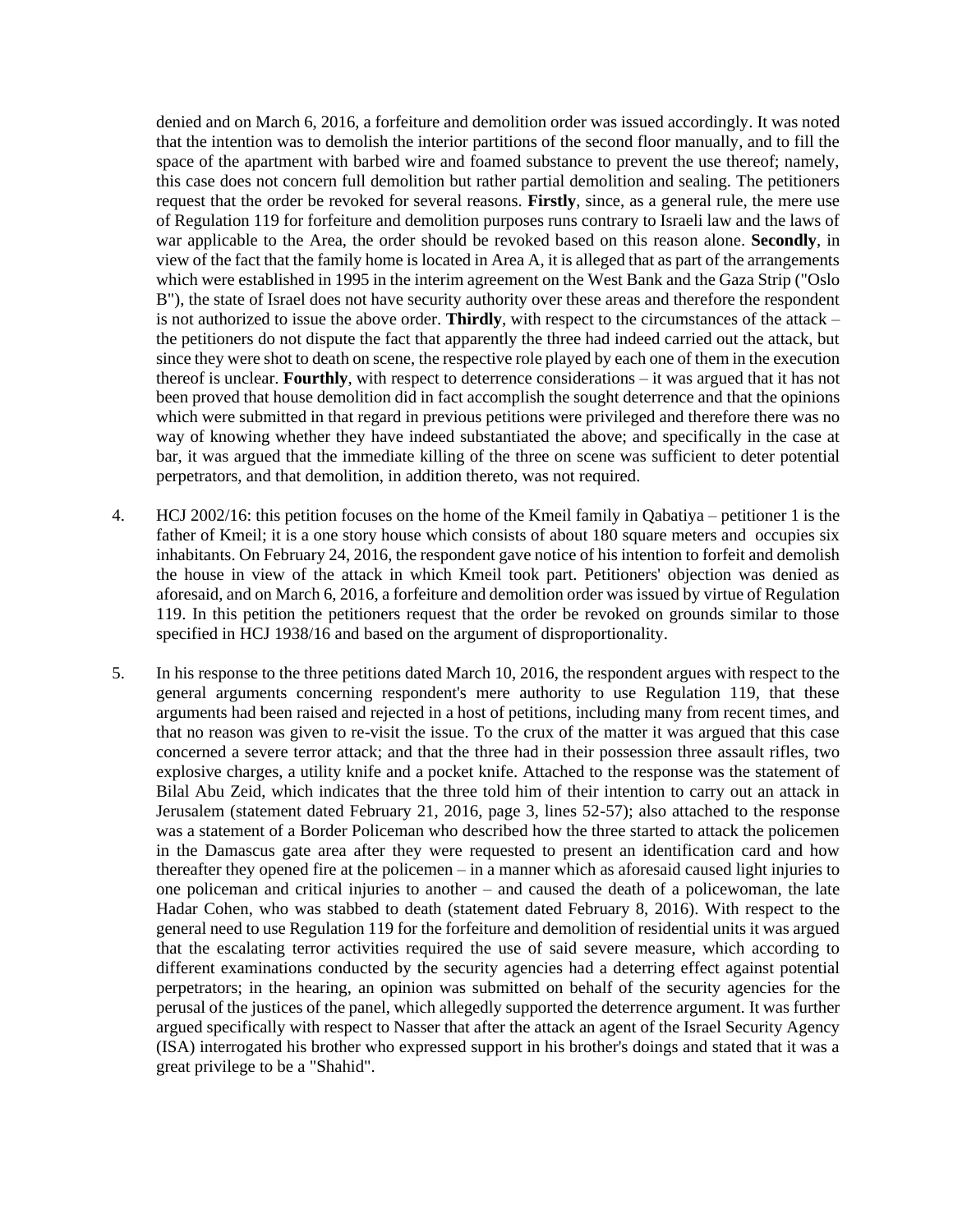6. On March 15, 2016, we requested the respondent, as aforesaid, to inform us whether sealing or partial demolition of the dwellings being the subject matter of HCJ 1938/16 and HCJ 2002/16 was feasible. On March 21, 2016, the respondent notified that it was not acceptable to him in view of the severity of the incident and the substantial need to deter which according to him would not be achieved by the sealing or partial demolition of said dwellings.

## **Deliberation and Decision**

7. After I have reviewed the arguments of the parties and heard them in the hearing, I am afraid that their requests may not be accepted. The above is said being fully aware of the difficulty involved in the use of said measure and as I said more than once, it is easier to be on petitioners' side and we do not find pleasure in these cases, but the necessity cannot be denied and amidst our people and its pains we sit, and we must do the best we can to save souls; as stated (**Avot, Rabbi Nathan** 83 (version B*))* "whoever saves one soul, is deemed to have saved an entire world". With respect to the general issue it should be reiterated and emphasized: the use made by Regulation 119 for the sealing and demolition of perpetrators' homes is for deterring purposes and not for punitive purposes (HCJ 698/85 **Dejalas v. Commander of IDF Forces in Judea and Samaria**, IsrSC 40(2) 42, 44 (1986); HCJ 4772/91 **Hizran et al., v. Comander of IDF Forces**, IsrSC 46(2) 150 (1992); HCJ 8084/02 **Abassi v. GOC Home Front Command**, IsrSC 57(2) 55, 60 (2003); HCJ 5290/14 **Qawasmeh v. Military Commander of the West Bank Area**, paragraph 23 (2014); HCJ 4597/14 **'Awawdeh v. Military Commander of the West Bank Area**, paragraph 19 (2014); HCJ 8091/14 **HaMoked: Center for the Defence of the Individual v. Minister of Defense**, paragraph 17 (2014); HCJ 8567/15 **Halabi v. Commander of IDF Forces in the West Bank**, paragraph 7 (December 28, 2015), paragraph 7; HCJ 967/16 **Harub v. Commander of Military Forces in the West Bank** (February 14, 2016). All parties involved in this matter including the political echelons must bear this in mind; **deterrence and not punishment**. The internalization of the above is essential, for the mere decisions and in view to the future with respect to the need to maintain intelligence and other forms of follow-up in a bid to examine the effectiveness of the deterrence.

And note well, there is no dispute that substantial damage is caused to the property of the inhabitants of the houses designated for demolition. However, the underlying premise is that the damage to property recedes before protection of human life; if deterrence does indeed assist and human lives are saved, while regretting the damage to property, the sanctity of life prevails (HCJ 6288/03 **Sa'ada v. GOC Home Front Command**, paragraph 3 (2003); **Halabi**, paragraph 12). Hence, once it was determined by the respondent, the Major General Commander of IDF Forces in the West Bank, by virtue of the authority vested in him in security matters of this sort and his security seniority, that the house demolition measure can deter potential perpetrators and save the lives of innocent people, our intervention will be substantially limited, even when the measure of full demolition was chosen rather than partial demolition or sealing (**Abassi**, pages 60-61; **Qawasmeh**, paragraph 26; **HaMoked**, paragraph 18); although it should be noted that we specifically prefer, to the extent the demolition measure is used, that an effort be made to limit its consequences, including sealing.

8. It should be emphasized that like any other action taken by a governmental official, respondent's action by virtue of the authority vested in him pursuant to Regulation 119 should be carried out proportionately; namely, it should be examined, inter alia, whether there is a rational connection between the measure and the cause ("the rational connection tests") and whether the gain exceeds the damage ("the proportionality test in the narrow sense") (HCJ 5510/92 **Turkman v. Minister of Defense**, IsrSC 48(1) 217; **Abassi** , page 59; **Sa'ada**, pages 291-292; HCJ 9353/08 **Hisham Abu**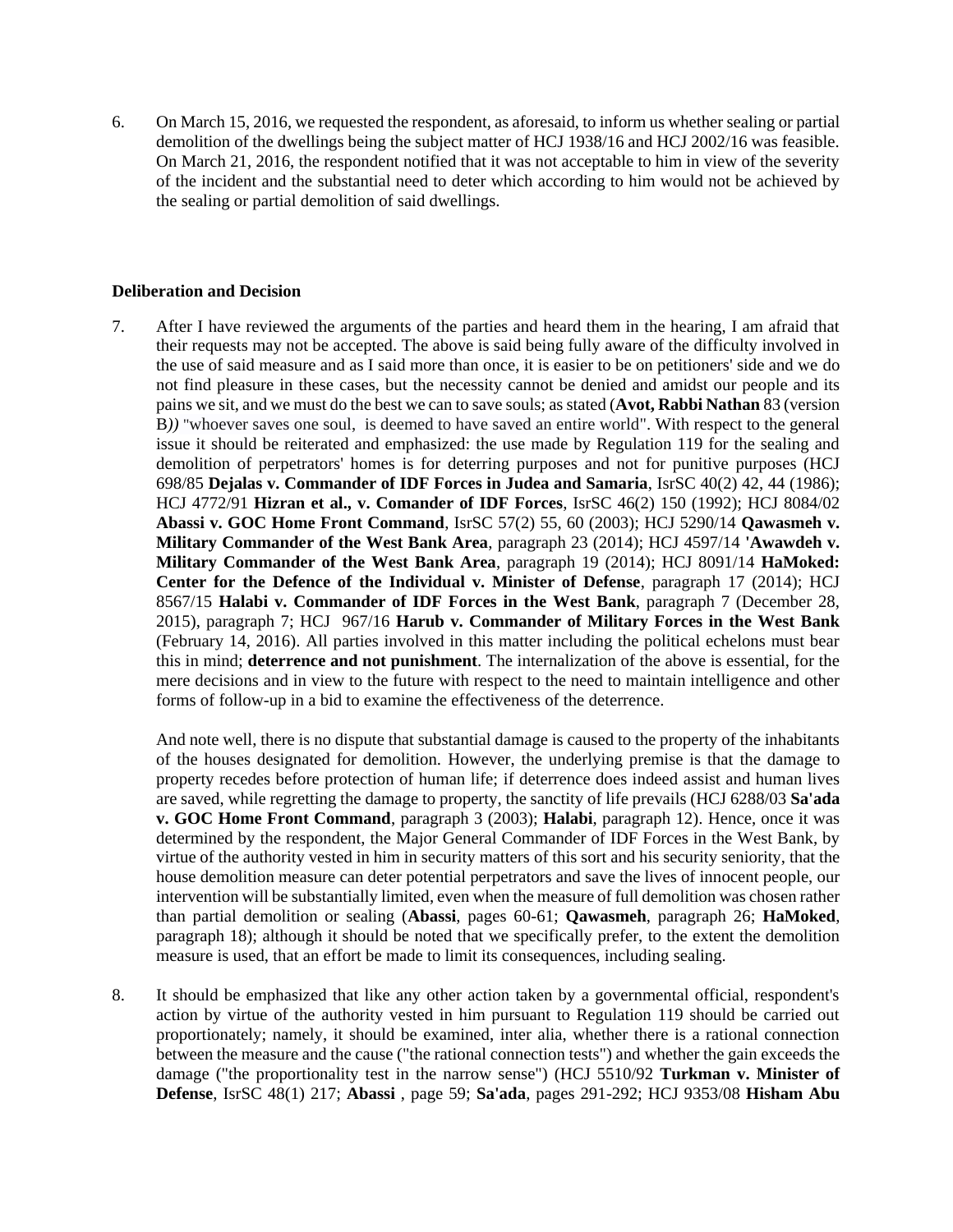**Dheim v. GOC Home Front Command**, paragraph 5 (2009); **'Awawdeh**, paragraph 17, **Qawasmeh**, paragraph 22, **HaMoked**, paragraph 18; **Abassi**, page 59; **Halabi**, paragraph 13). To that end, we must be convinced that the measure realizes the alleged purpose of deterrence even if by its nature, full positive proof may not be obtained. Accordingly, it was held more than once, that in this regard the respondent would have to present evidence in support of the argument that said measure had a deterring effect against potential perpetrators, as alleged (**HaMoked**, paragraph 8; HCJ 7040/15 **Fadel Mustafa v. Military Commander of the West Bank Area**, paragraph 27 (November 12, 2015); HCJ 6745/15 **Abu Hashiyeh v. Military Commander of the West Bank Area**, paragraph 19 (December 1, 2015)). It cannot become an established routine, but as aforesaid – constant follow-up is required as far as the issue of deterrence is concerned.

- 9. With respect to the specific cases at bar, as indicated by the administrative evidence presented by the respondent, the three perpetrators the demolition of whose homes is the subject matter of this petition, killed in a premeditated attack as foresaid, a Border Policewoman (by a knife attack) and wounded others; it seems that the petitioners do not dispute the fact that the attack was carried out by the three. It should be emphasized that although under the circumstances the specific contribution of each one of the three to the attack in unknown, it suffices that the evidentiary account in our possession indicates, without a doubt, that they committed the above acts jointly. It seems that there is no need to elaborate on the fact that the circumstances of the case are severe, and this case joins a host of additional severe attacks which occurred recently; Hence, the need to deter, and the respondent is of the opinion that it would be achieved in the case at bar as aforesaid by the demolition of the homes of Alrub and Kmeil and the partial demolition and sealing of Nasser's home.
- 10. To substantiate the deterrence argument, we were presented with an updated opinion of the security agencies. At this time we found no flaw in the opinion which justifies our intervention in respondent's discretion. However, the security agencies must **continue to examine the issue** both with respect to the effectiveness of the deterrence which is manifested in different cases, as well as with respect to opposing arguments that this measure raises hatred of others and encourages them to commit revengeful attacks. This issue requires constant follow-up, and see the comments of my colleague Justice **Barak-Erez** in this context in our judgment below, which are acceptable to me.
- 11. As to the specific argument that the respondent does not have authority to act in Areas A where the dwellings being the subject matter of this petition are located – this argument, which was discussed and denied several times in the past, cannot be accepted. As held "the military commander is authorized to act in Area A, and particularly when it is required for the purpose of safeguarding the security" (**Mustafa**, paragraph 64 of the judgment of the President; and see also **Qawasmeh**, paragraph 28; and **Abu Hashiyeh**, paragraph 11).
- 12. As to the possibility of partial demolition of the homes of Alrub and Kmeil as aforesaid, we requested the respondent to inform us whether it was possible, as far as he was concerned, to seal or partially demolish the homes of the two, as was done in Nasser's case, but he declined. His position was based on the severity of this specific case and the current difficult security situation in Israel. Not without doubts had we decided not to intervene in respondent's said decision. As aforesaid, the decision whether – once it was decided to take a step in this direction – sealing, partial demolition or full demolition should be used is vested, as a general rule, in respondent's discretion; clearly, said decision must be proportionate and it affects the selection of the appropriate measure, but proportionality derives, *inter alia*, from the severity of the specific event, and in view of the fact that the case at bar concerns a very severe event – in terms of the planning and the weapons used – it cannot be said that the respondent exceeded the realm of discretion vested in him by merely preferring the measure of full demolition (and see paragraph 7 above).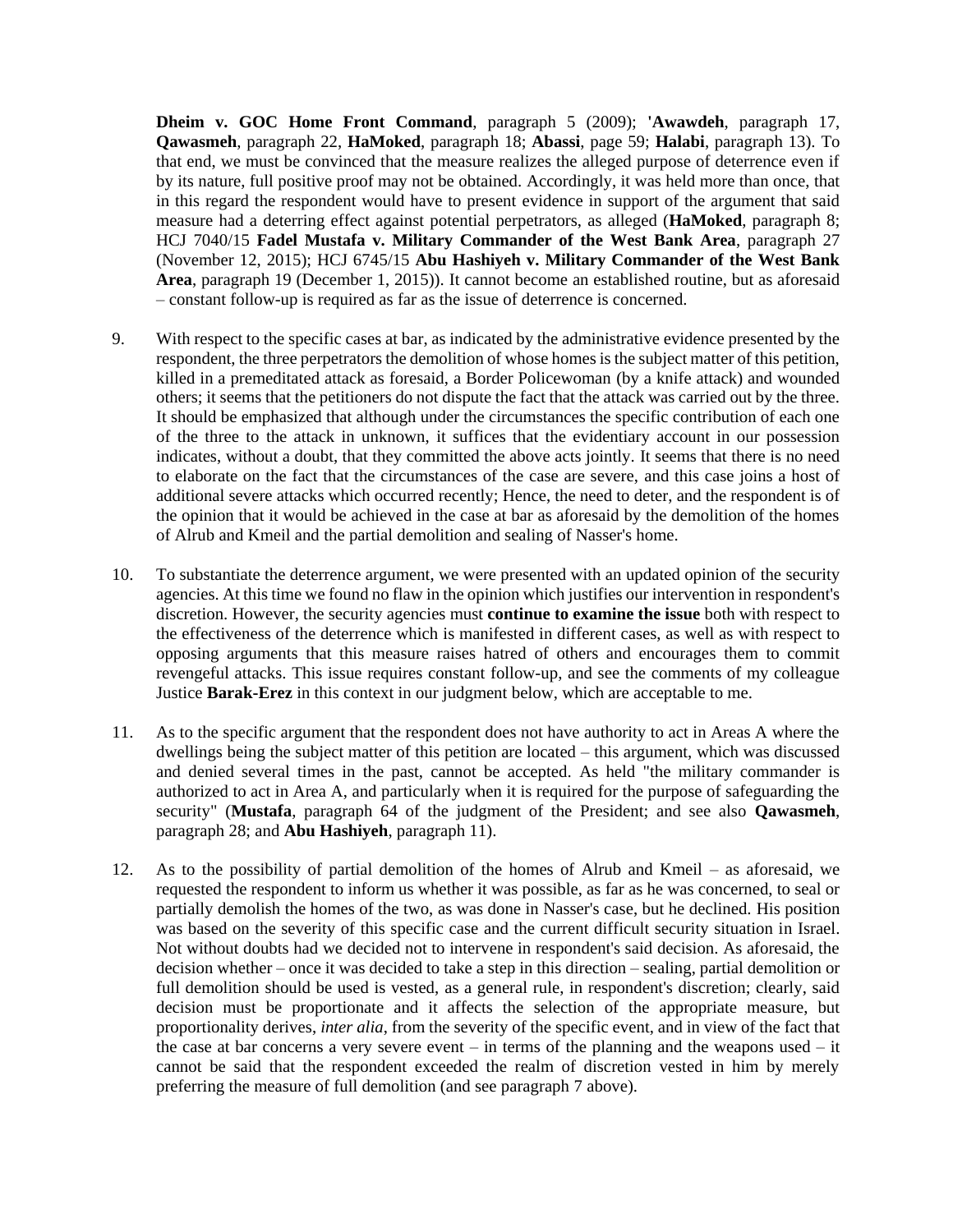13. After I read the opinion of my colleague Justice **S. Joubran**, I wish to clarify one thing. My colleague noted in his opinion that it was held by this court that house demolition pursuant to Regulation 119 achieved the purpose of deterrence (paragraph 4 of his opinion). Following the words of my colleague I wish to point out that the role of this court in the case at bar is to examine the reasonableness of the military commander's decision, according to which it realizes the purpose of deterrence. As noted at the time by Justice – as then titled – Shamgar:

> The court does not place itself as a supreme administrative authority which reconsiders what should have been the decision of the executive authority or of administrative legislature, as the case may be, but rather serves only as a superior supervising and scrutinizing body, which stops the pendulum that swings above the various alternatives, when it crosses the lines and totally leaves the realms of alternative options which may be attributed to a reasonable authority. Within the realm of the alternative options, in which the court does not intervene, are also included, as aforesaid, options with which the court is not fully satisfied, but which cannot be described as exceptionally and extremely unreasonable decisions (HCJ 653/79 **Avraham Azriel v. Director of Licensing Department, Ministry of Transport**, IsrSC 35(2) 85, 104 (1980); and see also HCJ 1361/91 **Muein Muhammad Muhammad Mesalem v. Commander of IDF Forces in the Gaza Strip**, IsrSC 45(3) 444' 453 (1991); HCJ 8400/07 **Nahalin Village Council v. Commander of IDF Forces in the West Bank**, paragraph 19 (2008)).

Accordingly, our objective is to examine whether the military commander exceeded the discretion vested in him by having determined, in view of the deterrence considerations which were presented to him, that the measure of house demolition pursuant to the Regulation should be used in this specific case. There is no dispute that we must examine the issue of proportionality, as we have in fact done; but it is he who must primarily decide whether the specific security measure positively realizes the purpose for which it is used. The manner by which the military commander chose to exercise his discretion is obviously subordinated to the scrutiny of this court, but the criticism, by its nature, is limited to administrative law issues and to the scope of intervention. In my opinion, as aforesaid, in the case at bar, in view of its above described circumstances, the exercise of the authority vested in the military commander was not flawed in a manner which justifies legal intervention.

14. I am therefore of the opinion that the petition should not be accepted, while holding that the interim injunctions shall expire within ten days from the date of our judgment, to enable the petitioners to organize as may be necessary. I shall reiterate and emphasize the need to maintain a continuous follow-up on the issue of deterrence and to update the opinion on this complex issue, as well as the need to minimize the damage to the neighbors.

Deputy President

## **Justice D. Barak-Erez**

1. The judicial review of the decisions in the case at bar which concern demolition of perpetrators' homes may be exercised from two different perspectives: an "internal" perspective – which concerns the case law in this area as the latter has been recently reaffirmed; and an "external" perspective –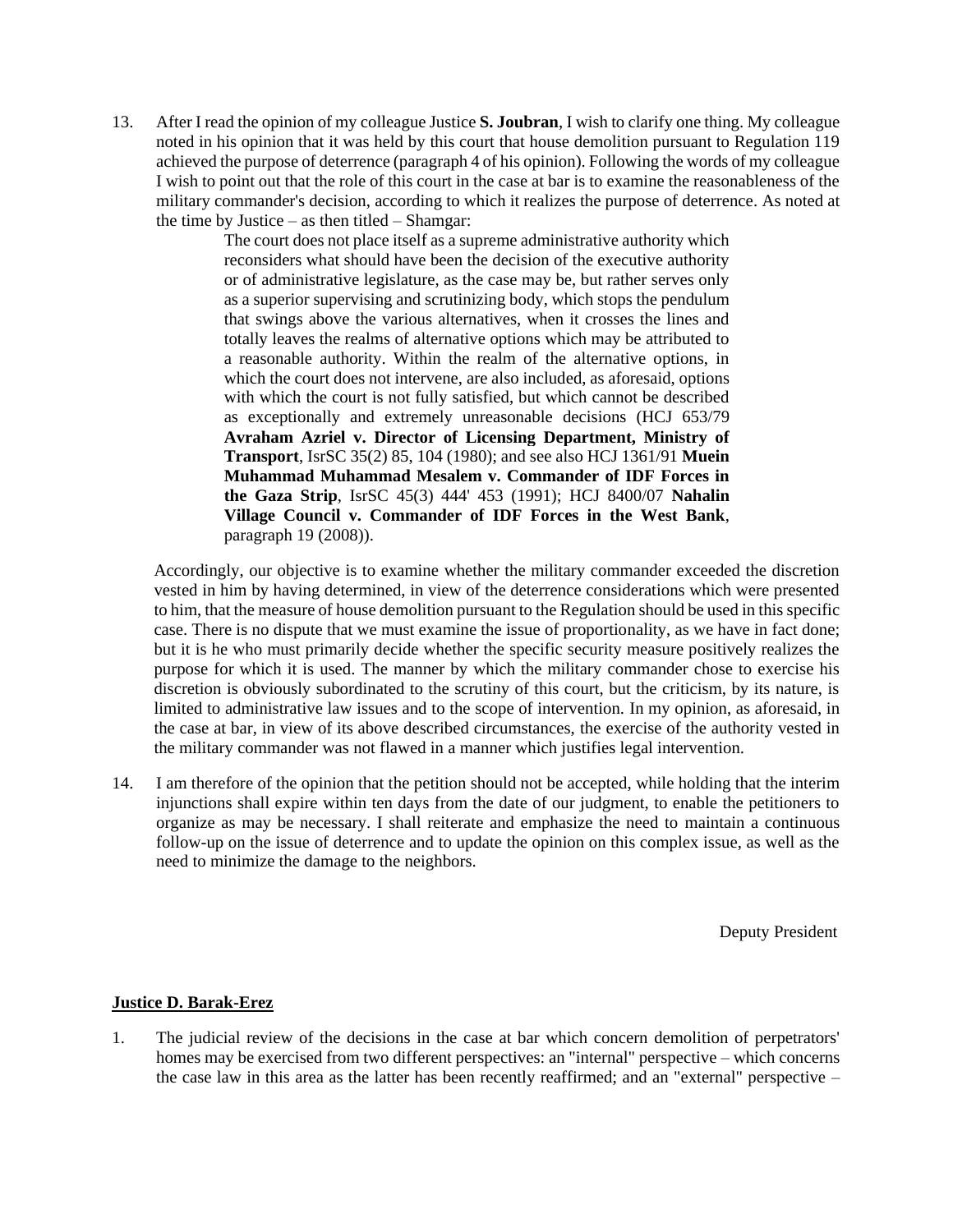which concerns a reconsideration of the rule itself as established. I therefore wish to shortly discuss these two perspectives.

- 2. The "internal" perspective this court in its recent judgments has repeatedly accepted the possibility that the houses which served as the residence of perpetrators, who had committed severe attacks, would be demolished as a deterring measure. It also clarified that this measure should be used in a manner which upholds the general principles of public law, including the obligation to lay factual infrastructure to the act and proportionality. When we limit our view to this perspective, which is the "internal" perspective of case law, the cases at bar are at the "hard core" of the circumstances in which, according to case law, deterrence is particularly required. As noted by my colleague Deputy President **E. Rubinstein**, who focused on the internal perspective, the petitions at bar concern the demolition of the homes of individuals who were involved in a murderous terror attack – which was so aimed, was planned ahead of time and was carried out with clear deadly weapons including firearms. Hence, I can only agree with my colleague the Deputy President that in the framework of the current case law there is no room for our intervention in the decisions which were made.
- 3. **The "external" perspective**  at the same time, in several judgments which were recently given on this issue a number of my colleagues noted, and so did I in HCJ 8567/15 **Halabi v. Commander of IDF Forces in the West Bank** (December 28, 2015), that the practice of the demolition of a perpetrator's house as a deterring measure was not at all simple and evoked serious questions. Said position veers from the limits of current case law and offers an "external" perspective in relation thereto. In view of the fact that the position of the court on this issue has only been recently re-visited I consider it to be binding upon me at this time. However, as I have already noted, it would be appropriate that "this court will continue to examine the compatibility of case law to the changing circumstances and the lessons learnt from the cases in which demolition orders were executed as aforesaid" (*Ibid*., paragraph 2 of my opinion). In fact, my colleague, the Deputy President also holds the same opinion. In this context, among other things, the respondents should continue to constantly up-date the follow up of the data based on which the house demolition practice is exercised for deterring purposes. In the framework of the hearing before us a confidential report of the security agencies was presented to us which consists of data on this issue. These data will also have to be revisited with the passage of time. At the same time it would be appropriate to continue to check whether the gain arising from the use of the measure is not outweighed by its disadvantages also from the aspect of deterrence, as noted by my colleague, the Deputy President, in paragraph 10 of his opinion. This question concerning the effectiveness of the measure is not the only relevant question in this area but it is undoubtedly a question which must be re-considered on a periodic basis.
- 4. Under these circumstances I join my consent to the conclusion of my colleague, the Deputy President.

Justice

## **Justice S. Joubran**

- 1. Regretfully, I cannot join the position of my colleagues, the Deputy President **E. Rubinstein** and Justice **D. Barak-Erez**, that the petitions at bar should be denied.
- 2. I must admit and cannot deny the fact that I am not comfortable with the use of the authority established in Regulation 119 of the Defence (Emergency) Regulations, 1945 (hereinafter: **Regulation 119**), for the issue of forfeiture and demolition orders against the homes of perpetrators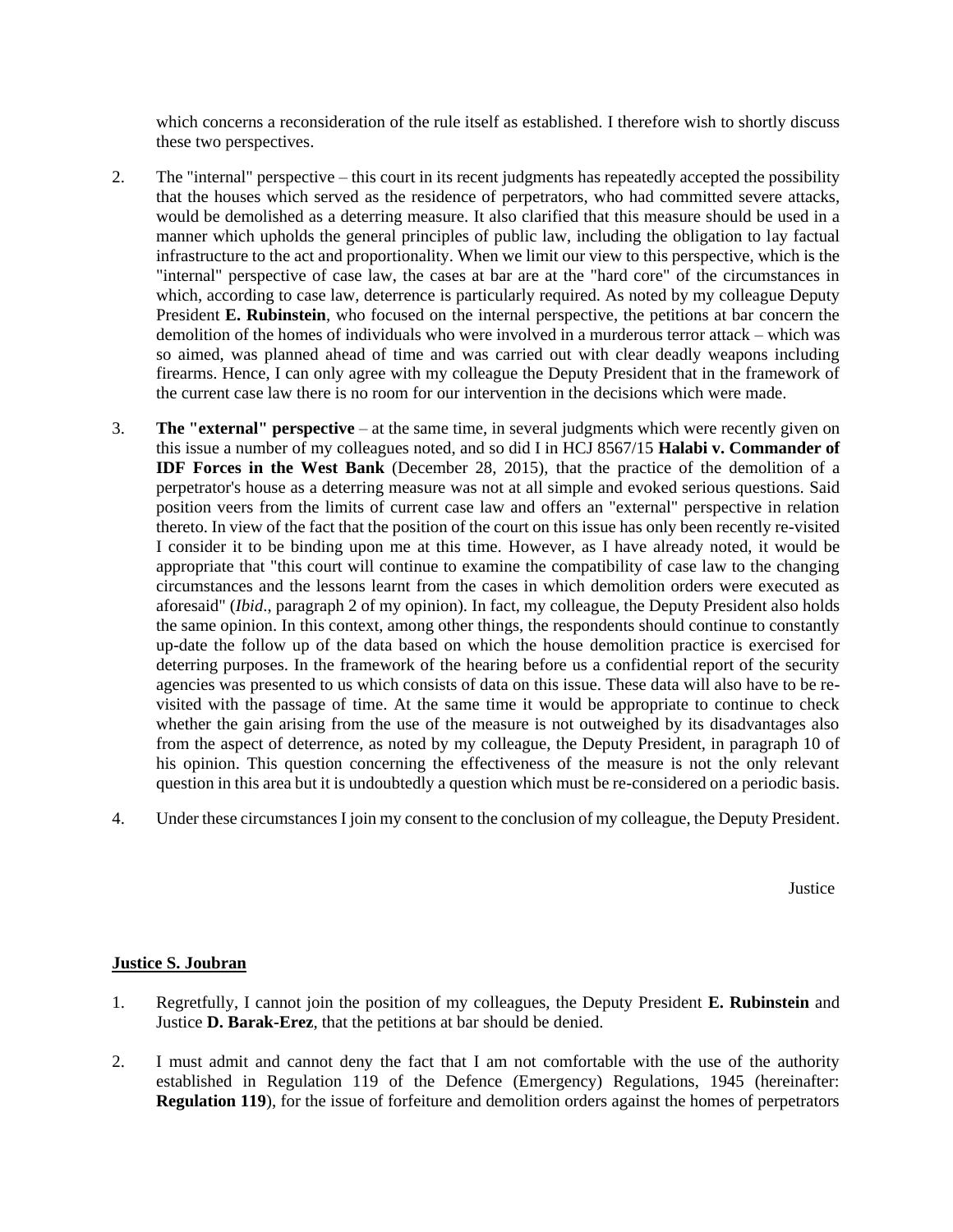(hereinafter: the **authority**), while all other inhabitants of these houses were not involved in terror activity. I share the reservations from the exercise of said authority by the respondent which were expressed*, inter alia*, by Justice **M. Mazuz** in his opinion (minority opinion) in HCJ 7220/15 **'Aliwa v. Commander of IDF Forces in the West Bank** (December 1, 2015) and by Justice **U. Vogelman** in his opinion (minority opinion) in HCJ 5839/15 **Sidr v. Commander of IDF Forces in the West Bank** (October 15, 2015). The exercise of the authority raises difficulties under local law and international law, which in my opinion have not yet been thoroughly addressed by the court in its judgments, particularly in view of the increasing use of this authority, against the backdrop of the severe security situation and the rising wave of terror. However, as this court has already examined this issue – by many different panels – and established a rule regarding the **mere use of the authority** as a deterring measure (and see paragraph 7 of the opinion of my colleague), I shall follow the path which has already been paved and defined and I shall not turn this court into a court of justices.

- 3. This however is not the case with respect to the **manner by which the authority is exercised**. As noted by my colleague in paragraph 8 of his opinion, the authority by virtue of Regulation 119 must be exercised according to the principle of proportionality. Embedded in a demolition and forfeiture order is a violation of human dignity and impingement of the property of those against whom the order is directed, while in many cases the latter are not involved in any terror activity. Hence, it was held that in any event in which the respondent exercises his authority and issues a demolition and forfeiture order he must ascertain: (a) that a rational connection exists between the measure selected and the objective, which is to the deter other from the execution of terror attacks and hostile activity; (b) that no measure exists that can achieve the objective and which violates fundamental rights to a lesser extent; (c) that a proportionate and proper relation exists between the objective and the measure taken (see: HCJ 7040/16 **Hamed v. Military Commander of the West Bank Area**, paragraph 24 (November 12, 2015); HCJ 8150/15 **Abu Jamal v. GOC Home Front Command**, paragraph 8 of the opinion of Justice **M. Mazuz**).
- 4. The judgments of this court which, to date, have examined the manner by which the authority under Regulation 119 had been exercised, ruled on the issue of the rational connection between the measure and the objective that the measure of demolition and forfeiture orders achieved the purpose of deterrence, based on data which were presented by the respondent regarding cases in which potential perpetrators refrained from carrying out terror attacks due to the concern that forfeiture and demolition orders would be issued against them and their family members (and see recently: HCJ 967/16 **Harub v. Commander of Military Forces in the West Bank**, paragraph 8 (February 14, 2016). However, it was stressed that:

The principle of proportionality does not reconcile with the presumption that choosing the drastic option of house demolition or even the sealing thereof always achieves the longed-for objective of deterrence, unless data are brought to substantiate said presumption in a manner which can be examined [...] the use of a tool the ramifications of which on a person's property are so grave, justifies a constant examination of the question whether it bears the expected fruit (HCJ 8091/14 **HaMoked: Center for the Defence of the Individual v. Minister of Defense**, paragraph 27 (December 31, 2014) (hereinafter: **HaMoked**).

According to the above, in its examination of the rational connection between the measure and the objective, it is incumbent on the court to reconsider the effectiveness of the forfeiture and demolition orders from time to time (HCJ 8567/15 **Halabi v. Commander of IDF Forces in the West Bank**, paragraph 1 of the judgment of my colleague Justice **D. Barak-Erez** (December 28, 2015). In my opinion, this obligation applies more forcefully in as much as the authority is exercised more